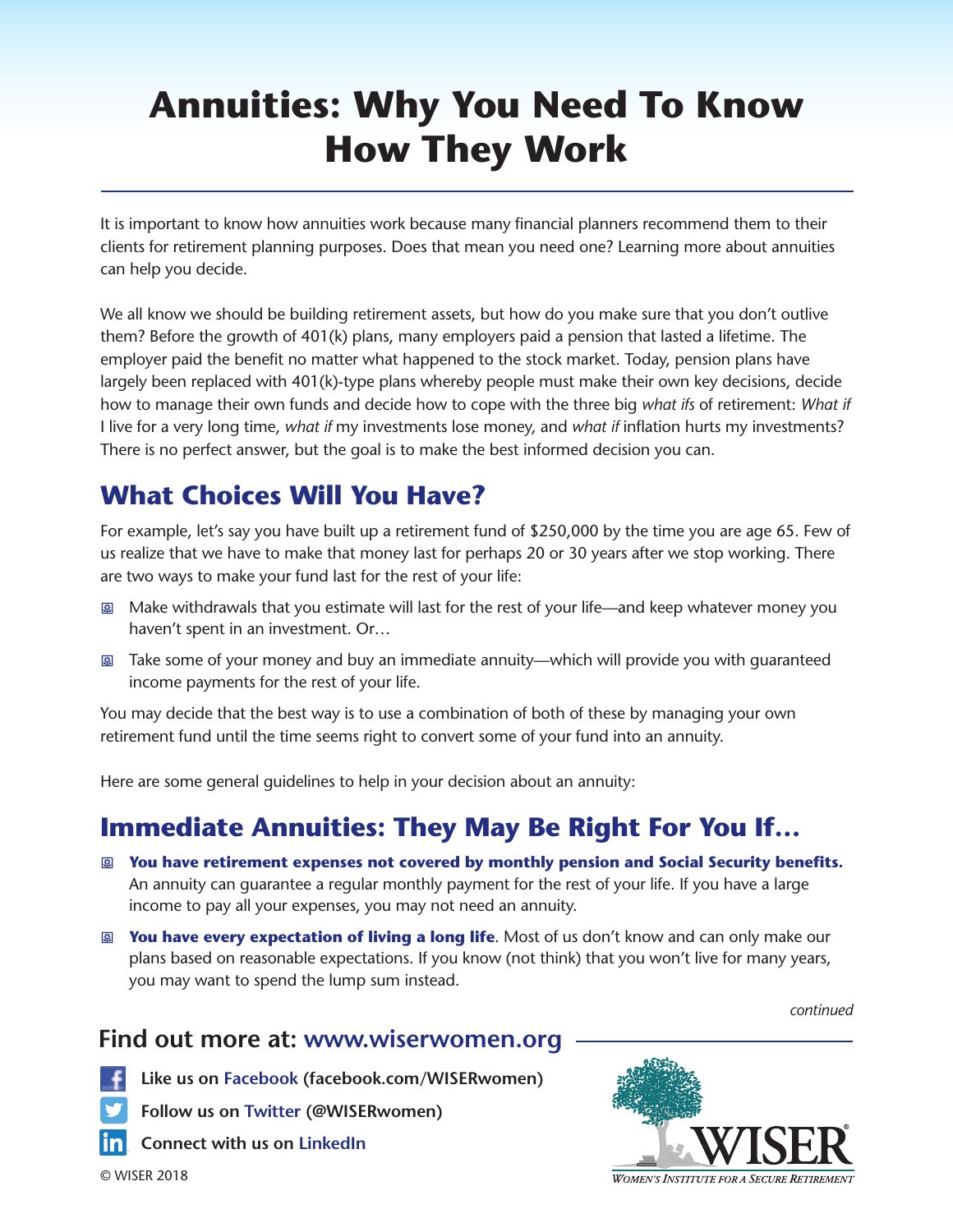- m **You want the certainty of knowing you won't outlive your means**. An annuity is the best way to be certain you will get payments for the rest of your life, no matter how long you live. Some people worry they will die early. An alternative is to get an annuity that is guaranteed to pay benefits for at least 5 or 10 years, even if you die before then. You may be able to make more money in the stock market, but you may not. If you can live with the uncertainty, you can time the withdrawals from your investments.
- m **The money you would use to buy an annuity is for retirement, not for your heirs**. The more money you leave in the pension plan or use to buy an annuity, the less you have to pass on to your children. Annuities generally don't pay death benefits. However, if you kept your money in a lump sum and made periodic withdrawals, and then live for a very long time, your heirs wouldn't get anything anyhow.
- m **You have money set aside or figured in your annual expenses for other items**. Long-term care insurance, Medigap insurance, prescription drugs or other unexpected costs. Some people worry about having a lot of money tied up in an annuity.
- m **As you get older, you want to take fewer risks with your money.** Some financial advisors and insurance agents may say they can do better for you than an immediate annuity. Make sure you understand the risks involved and how they are paid. A financial advisor should provide you with a plan, and you should be comfortable with the risks and the costs.

## **Why Should I Buy An Annuity?**

Some people suggest that you wait until you are between ages 70 and 80 to buy your annuity, because you get a better deal from the insurance company. Just make sure you don't take out too much money before then. Financial advisors suggest if you are in your 60's, you can withdraw around 5% of your assets, and in your 70's, about 6%.

## **What Should I Consider When Choosing An Annuity?**

The two main criteria for comparing the companies are price and safety. You will want the best price among the safest companies. To find out which companies are safe, ask them for their credit rating. You should use companies with a top rating. Check the Annuity Shopper, available for free on their website **www.annuityshopper.com**. If an insurance company goes under, state insurance guarantee funds may continue to pay your annuity up to the state's maximum amount. Second, ask them how much the annuity you need will cost and choose the cheapest annuity price.

#### **How Much Annuity Do I Need?**

1. Estimate your annual expenses in retirement.

Remember that some of your expenses will go down. You won't have to pay Social Security taxes, you won't need to pay work-related expenses and you probably won't need to save. However, be prepared for some expenses to go up—especially your health care expenses.

- 2. Subtract your annual Social Security benefit from your estimated annual expenses.
- 3. Subtract your pension benefits.
- 4. If you decide to buy an annuity, it should cover your expenses NOT covered by Social Security and pension benefits.

*continued*